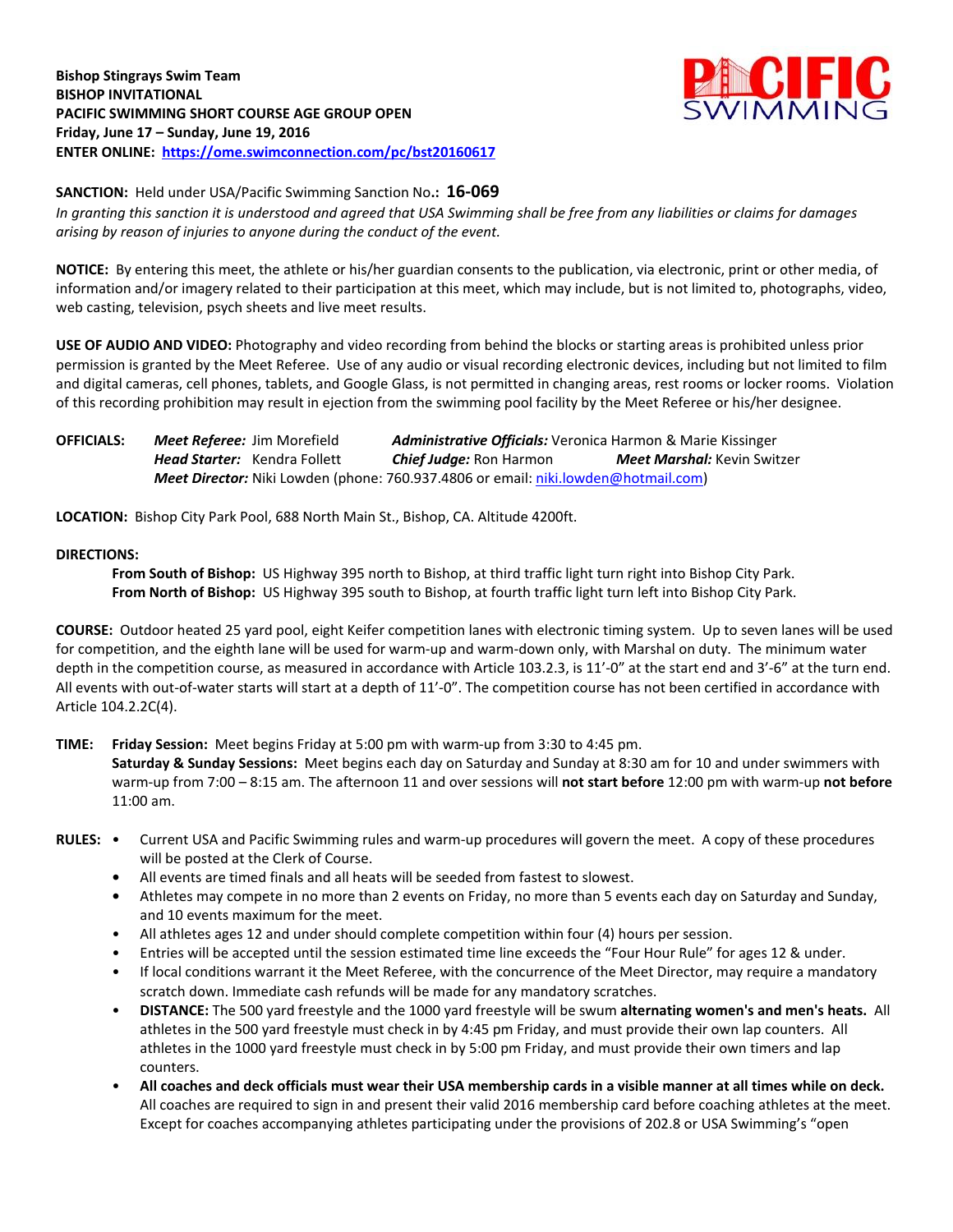border" policy, all persons acting in any coaching capacity must show proof of current USA Swimming coach membership.

## **RELAYS:**

- Relays will be deck entered at the Clerk of Course, where entry cards will be available.
- Relay entries are due by 9:00 am for the morning session, and by 30 minutes after the start of the afternoon session.
- Entry Fees of \$9 per relay are due with the entries or by Sunday at 8:30 am.
- Clubs may enter as many relays as they wish. Relay athletes must be entered in the meet (no relay-only athletes), and must not be Unattached.
- Order of athletes must be clearly marked on the relay card and shall not be changed after the lead athlete is called to the blocks.

**UNACCOMPANIED ATHLETES:** Any USA Swimming athlete-member competing at the meet must be accompanied by a USA Swimming member-coach for the purposes of athlete supervision during warm-up, competition and warm-down. If a coach-member of the athlete's USA Swimming Club does not attend the meet to serve in said supervisory capacity, it is the responsibility of the athlete or the athlete's legal guardian to arrange for supervision by a USA Swimming member-coach. The Meet Director or Meet Referee may assist the athlete in making arrangements for such supervision; however, it is recommended that such arrangements be made in advance of the meet by the athlete's USA Swimming Club Member-Coach.

**RACING STARTS:** Each athlete must be certified by a USA Swimming member-coach as being proficient in performing a racing start, or must start the race in the water. It is the responsibility of the athlete or the athlete's legal guardian to ensure compliance with this requirement.

**RESTRICTIONS:** the following prohibitions apply to all areas of the meet venue including the pool deck, locker rooms, spectator seating, standing areas, and all areas used by athletes during the meet and during warm-up periods

- No smoking or use of tobacco products.
- No sale or use of alcoholic beverages.
- No glass containers.
- No use of cell phones in the locker rooms or behind the starting blocks.
- No animals except working service animals are permitted.
- Changing into or out of swimsuits other than in locker rooms or other designated areas is prohibited.
- Destructive devices, to include but not limited to, explosive devices and equipment, firearms (open or concealed), blades, knives, mace, stun guns and blunt objects are strictly prohibited in the swimming facility and its surrounding areas. If observed, the Meet Referee or his/her designee may ask that these devices be stored safely away from the public or removed from the facility. Noncompliance may result in the reporting to law enforcement authorities and ejection from the facility. Law enforcement officers (LEO) are exempt per applicable laws.
- There will be closed areas of the deck cooperation of athletes, families and coaches will be appreciated.

## **ELIGIBILITY:**

- Athletes must be current athlete members of USA Swimming and enter their name and registration number on the meet entry card as they are shown on their Registration Card. If this is not done, it may be difficult to match the athlete with the registration and times database. The meet host will check all athlete registrations against the SWIMS database and if not found to be registered, the Meet Director shall accept the registration at the meet (a \$10 surcharge will be added to the regular registration fee). Duplicate registrations will be refunded by mail.
- Disabled athletes, attached or unattached, are welcome to attend this meet and should contact the Meet Referee regarding special accommodations on entry times and seeding per Pacific Swimming policy.
- Entries with **"NO TIME" will be ACCEPTED for all events.**
- Any deck entries, and any athletes 19 years of age and older, shall swim for time only, and shall not receive awards or score points.

**ENTRIES:** All entries must be submitted using the athlete's best short-course yards time for each event. Entries will be accepted by mail or online until the applicable deadline as shown below, or when a session is determined to be full and closed, whichever occurs first. Check the SwimConnection meet entries web site (below) for session open or closed status. **Any late entries received** will be held for possible conversion to deck entries at the meet. **Deck entries may be accepted at the meet (for time only, and subject to proof of USA Swimming registration), on a first-come first-served basis until the event is closed or the session is full.** Proof of registration shall only be via Deck Pass, USA Swimming Team Portal roster, presentation of paper registration card, or prior entry in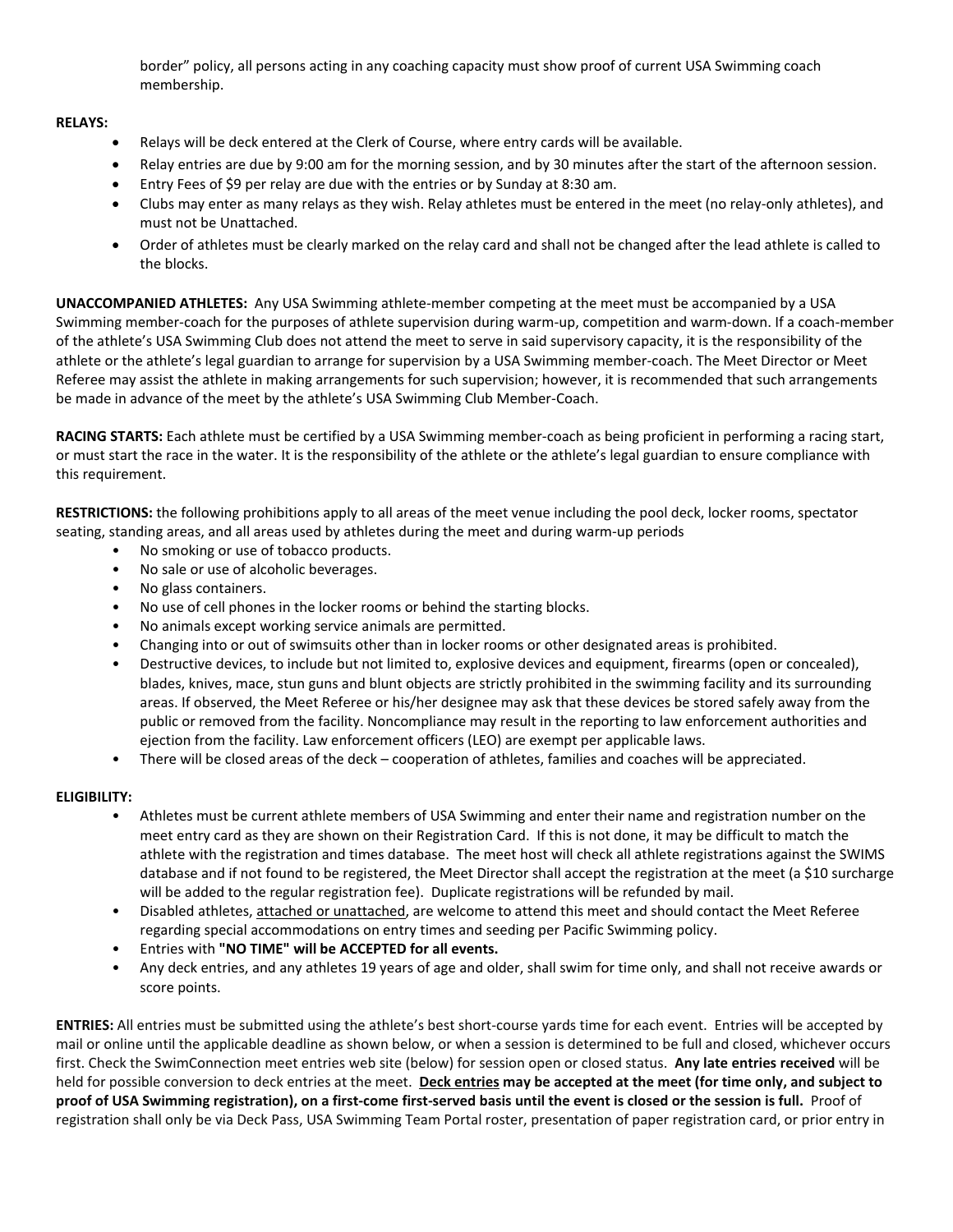the meet by the regular entry deadline. **Any Deck entries must be submitted at the meet, or by Wednesday, June 15, 2016 to niki.lowden@hotmail.com.**

**ENTRY FEES:** \$4.00 per individual event, \$9.00 per relay entry, plus a \$9.00 Participation Fee per athlete to help cover meet expenses. NO REFUNDS except for mandatory scratch-downs.

**SWIMCONNECTION ENTRIES:** To enter online go to **<https://ome.swimconnection.com/pc/bst20160617>** to receive an immediate entry confirmation. Online entry requires payment by credit card using their secure site. The "billing information" email should be brought to the meet as proof of entry. Swim Connection, LLC charges a processing fee for this service, equal to \$1 per athlete plus 5% of the total Entry Fees. Please note that the processing fee is a separate fee from the Entry Fees. If you do not wish to pay the processing fee, enter the meet using a mail entry. **Entering online is a convenience, is completely voluntary, and is in no way required or expected of an athlete by Pacific Swimming.** Online entries will be accepted through **WEDNESDAY, JUNE 8, 2016 at 11:59 PM.**

**TEAMUNIFY ENTRIES:** ALL entries submitted via TeamUnify must first be both committed and approved by the submitting club by 11:59 pm Wednesday, June 8, 2016, or when a session's estimated timeline exceeds 4 hours and is closed, whichever occurs first. Entries that are not committed and approved in TeamUnify are incomplete and will not be accepted after a session closes.

**MAILED OR HAND DELIVERED ENTRIES**: Entries must be on the attached consolidated entry form. Forms must be filled out completely and printed clearly*.* Entries must be postmarked by midnight, **MONDAY, JUNE 6, 2016** or hand delivered by **WEDNESDAY, JUNE 8, 2016**. Requests for confirmation of receipt of entries should include a self-addressed envelope.

| Make check payable to: BST               |                                                                                             |  |  |  |  |  |  |  |  |
|------------------------------------------|---------------------------------------------------------------------------------------------|--|--|--|--|--|--|--|--|
| <b>Mail entries to:</b> Bishop Swim Team | <b>Hand deliver entries to:</b> Bishop City Park Pool $(5:00 \text{ PM} - 6:30 \text{ PM})$ |  |  |  |  |  |  |  |  |
| P.O. Box 1                               | Attention: Niki Lowden                                                                      |  |  |  |  |  |  |  |  |
| Bishop, CA 93515                         | 688 North Main Street                                                                       |  |  |  |  |  |  |  |  |
|                                          | Bishop, CA 93514                                                                            |  |  |  |  |  |  |  |  |

**CHECK IN:** The meet will be deck seeded. Athletes must check in at the Clerk-of-Course. Except for Friday distance events, the first four events of each session will close **30 minutes BEFORE** the start of the session. The remaining events shall be closed for seeding **30 minutes prior** to the estimated start of the first heat of the event. **Please see distance rules for special rules regarding the distance events.** Athletes who do not check in will not be allowed to compete in the event.

**SCRATCHES:** Athletes who must withdraw from an event after they have been seeded are requested to inform the referee immediately. Any athletes not reporting for or competing in an individual timed final event *shall not* be penalized.

**AWARDS:** High Point Awards: Individual high point, runner up high point, and third place high point will be awarded to boys and girls for 8&Under, 9, 10, 11, 12, 13, 14, 15, 16, 17, and 18 ages. Individual Events: Ribbons for  $1^{\rm st}$  –  $8^{\rm th}$  place will be awarded to 6&Under, 7, 8, 9, 10, 11, 12, 13, 14, 15, 16, 17, and 18 ages. Athletes 19 years of age and older will not receive awards. **Note: High Point awards will be presented Sunday after each session. Individual awards and High Point awards not claimed must be picked up at the end of the meet. Each club is asked to designate a team representative to claim awards. NO AWARDS WILL BE MAILED.**

**ADMISSION:** Free. A three-day meet program will be available for a fee.

**SNACK BAR:** A snack bar will be available throughout the competition on Saturday and Sunday serving hot breakfast, hot lunches, snow cones, and other nutritious items and beverages.

**HOSPITALITY:** Coaches and working deck officials will be provided lunch. Hospitality will serve refreshments to coaches, working deck officials, timers and volunteers.

**TIMERS:** Clubs will be assigned lanes based on the number of club athletes entered (host club will not be expected to time). All athletes in the 1000 yard freestyle must provide their own timers.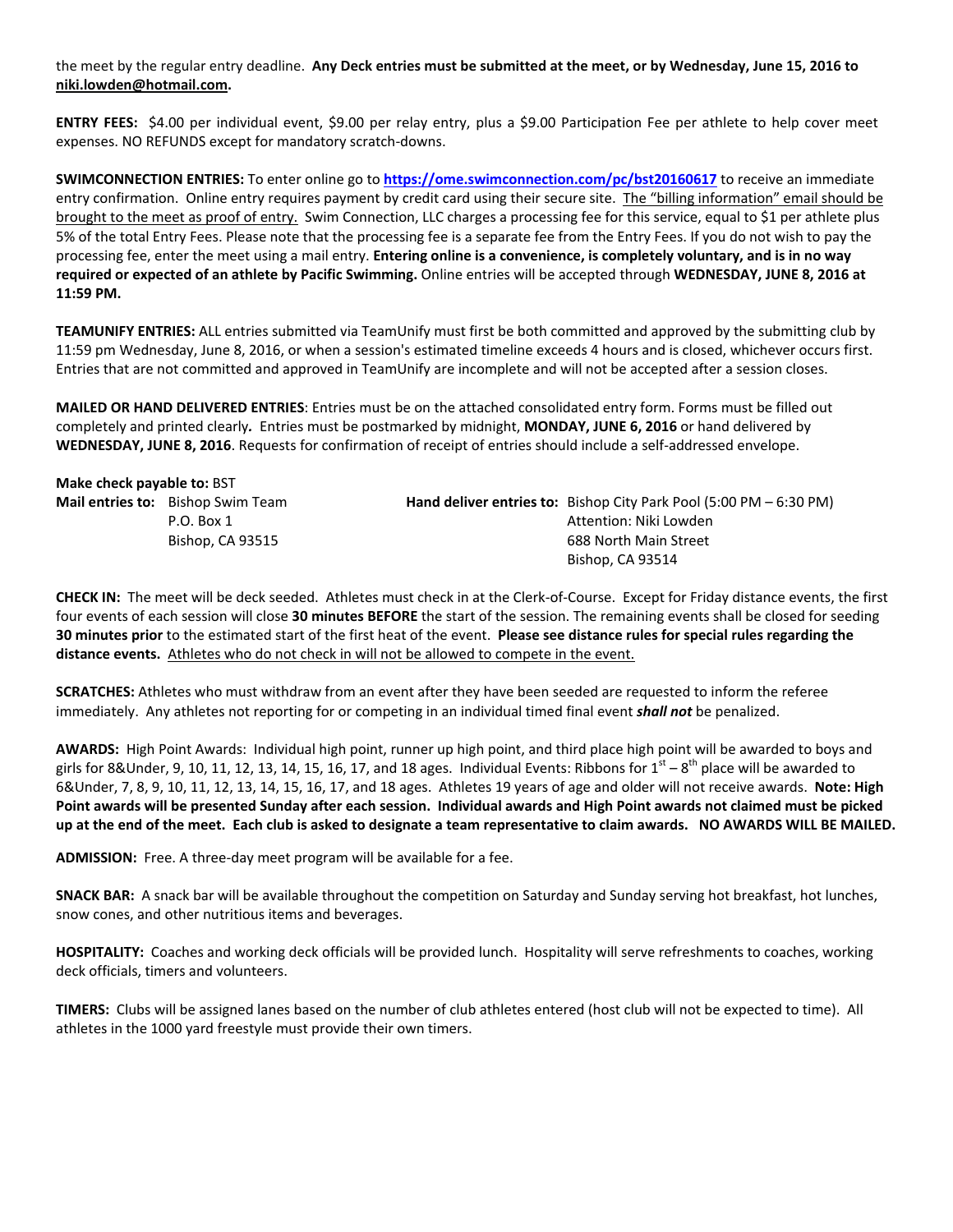**MINIMUM OFFICIALS:** All available USA Swimming certified officials are welcomed and encouraged to work at this meet. As the number of certified officials allows, interested parents/trainees are also welcome to shadow working officials for education and/or mentoring. Participating clubs are *requested* to provide at least the following number of certified and carded officials for each session:

| Club swimmers entered in session | <b>Trained and carded officials requested</b> |  |  |  |  |
|----------------------------------|-----------------------------------------------|--|--|--|--|
| $1 - 10$                         |                                               |  |  |  |  |
| $11 - 25$                        | 1                                             |  |  |  |  |
| 26-50                            | 2                                             |  |  |  |  |
| 51-75                            | 3                                             |  |  |  |  |
| 76-100                           | 4                                             |  |  |  |  |
| 101 or more                      | ς                                             |  |  |  |  |

## **EVENT SUMMARY**

|          | 8 & Under      | $9 - 10$       | $11 - 12$  | 13 & Over  | 8 & Over        |
|----------|----------------|----------------|------------|------------|-----------------|
| Friday   |                |                |            |            | 400 IM          |
|          |                |                |            |            | <b>500 Free</b> |
|          |                |                |            |            | 1000 Free       |
| Saturday | 100 IM         | 100 IM         | 100 IM     | 200 IM     |                 |
|          | 50 Free        | 100 Free       | 100 Free   | 100 Free   |                 |
|          | 50 Back        | 100 Back       | 100 Back   | 200 Back   |                 |
|          | 25 Fly         | 50 Fly         | 50 Fly     | 200 Fly    |                 |
|          | 25 Breast      | 50 Breast      | 50 Breast  | 100 Breast |                 |
|          | 100 Free Relay | 200 Free Relay | 200 Medley | 200 Medley |                 |
|          |                |                | Relay      | Relay      |                 |
| Sunday   | 50 Fly         | 100 Fly        | 100 Fly    | 100 Fly    |                 |
|          | 25 Back        | 50 Back        | 50 Back    | 100 Back   |                 |
|          | 25 Free        | 200 Free       | 200 Free   | 200 Free   |                 |
|          | 50 Breast      | 100 Breast     | 100 Breast | 200 Breast |                 |
|          | 100 Free       | 50 Free        | 50 Free    | 50 Free    |                 |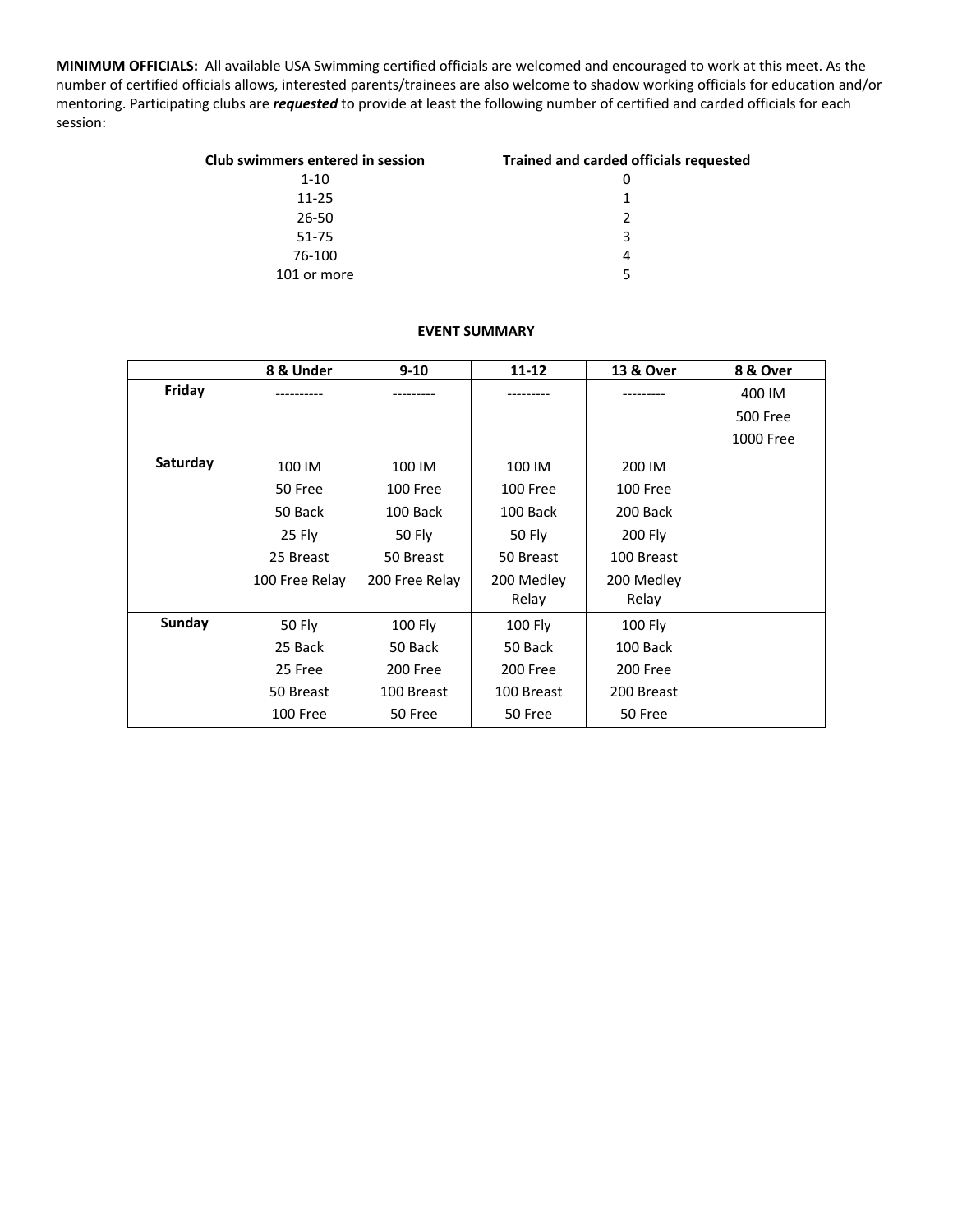| Friday, June 17, 2016 - PM Session |          |                     |  |  |  |  |  |  |
|------------------------------------|----------|---------------------|--|--|--|--|--|--|
| Girls Event #                      | Event    | <b>Boys Event #</b> |  |  |  |  |  |  |
|                                    | 8 & Over | 400 IM              |  |  |  |  |  |  |
|                                    | 8 & Over | 500 Freestyle       |  |  |  |  |  |  |
| 8 & Over                           |          | 1000                |  |  |  |  |  |  |
|                                    |          | Freestyle           |  |  |  |  |  |  |

| Saturday, June 18, 2016 - AM Session |                           |                           |    |  |  |  |  |  |  |
|--------------------------------------|---------------------------|---------------------------|----|--|--|--|--|--|--|
| Girls Event #                        | <b>Age Group</b><br>Event |                           |    |  |  |  |  |  |  |
| 7                                    | $9 - 10$                  | 100 IM                    | 8  |  |  |  |  |  |  |
| 9                                    | 8 & Under                 | 100 IM                    | 10 |  |  |  |  |  |  |
| 11                                   | $9 - 10$                  | 100 Freestyle             | 12 |  |  |  |  |  |  |
| 13                                   | 8 & Under                 | 50 Freestyle              | 14 |  |  |  |  |  |  |
| 15                                   | $9 - 10$                  | 50 Butterfly              | 16 |  |  |  |  |  |  |
| 17                                   | 8 & Under                 | 25 Butterfly              | 18 |  |  |  |  |  |  |
| 19                                   | $9 - 10$                  | 100 Backstroke            | 20 |  |  |  |  |  |  |
| 21                                   | 8 & Under                 | 50 Backstroke             | 22 |  |  |  |  |  |  |
| 23                                   | $9 - 10$                  | 50<br><b>Breaststroke</b> | 24 |  |  |  |  |  |  |
| 8 & Under<br>25                      |                           | 25<br><b>Breaststroke</b> | 26 |  |  |  |  |  |  |
| 27                                   | $9 - 10$                  | 200 Free Relay            | 28 |  |  |  |  |  |  |
| 29                                   | 8 & Under                 | 100 Free Relay            | 30 |  |  |  |  |  |  |

| Saturday, June 18, 2016 - AM Session |                  |                           |                     |                      |                  | Sunday, June 19, 2016 - AM Session |                     |
|--------------------------------------|------------------|---------------------------|---------------------|----------------------|------------------|------------------------------------|---------------------|
| Girls Event #                        | <b>Age Group</b> | Event                     | <b>Boys Event #</b> | <b>Girls Event #</b> | <b>Age Group</b> | Event                              | <b>Boys Event #</b> |
|                                      | $9 - 10$         | 100 IM                    | 8                   | 55                   | $9 - 10$         | 100 Butterfly                      |                     |
| 9                                    | 8 & Under        | 100 IM                    | 10                  | 57                   | 8 & Under        | 50 Butterfly                       |                     |
| 11                                   | $9 - 10$         | 100 Freestyle             | 12                  | 59                   | $9 - 10$         | 50 Backstroke                      |                     |
| 13                                   | 8 & Under        | 50 Freestyle              | 14                  | 61                   | 8 & Under        | 25 Backstroke                      |                     |
| 15                                   | $9 - 10$         | 50 Butterfly              | 16                  | 63                   | $9 - 10$         | 200 Freestyle                      |                     |
| 17                                   | 8 & Under        | 25 Butterfly              | 18                  | 65                   | 8 & Under        | 25 Freestyle                       |                     |
| 19                                   | $9 - 10$         | 100 Backstroke            | 20                  | 67                   | $9 - 10$         | 100 Breaststroke                   |                     |
| 21                                   | 8 & Under        | 50 Backstroke             | 22                  | 69                   | 8 & Under        | 50 Breaststroke                    |                     |
| 23                                   | $9 - 10$         | 50<br><b>Breaststroke</b> | 24                  | 71                   | $9 - 10$         | 50 Freestyle                       |                     |
| 25                                   | 8 & Under        | 25<br><b>Breaststroke</b> | 26                  | 73                   | 8 & Under        | 100 Freestyle                      |                     |

| Saturday, June 18, 2016 – PM Session |           |                            |    |  |  |  |  |  |
|--------------------------------------|-----------|----------------------------|----|--|--|--|--|--|
| 31                                   | 13 & Over | 200 IM                     | 32 |  |  |  |  |  |
| 33                                   | $11 - 12$ | 100 IM                     | 34 |  |  |  |  |  |
| 35                                   | 13 & Over | 100 Freestyle              | 36 |  |  |  |  |  |
| 37                                   | $11 - 12$ | 100 Freestyle              | 38 |  |  |  |  |  |
| 39                                   | 13 & Over | 200 Backstroke             | 40 |  |  |  |  |  |
| 41                                   | $11 - 12$ | 100 Backstroke             | 42 |  |  |  |  |  |
| 43                                   | 13 & Over | 200 Butterfly              | 44 |  |  |  |  |  |
| 45                                   | $11 - 12$ | 50 Butterfly               | 46 |  |  |  |  |  |
| 47                                   | 13 & Over | 100<br><b>Breaststroke</b> | 48 |  |  |  |  |  |
| 49                                   | $11 - 12$ |                            | 50 |  |  |  |  |  |
| 51                                   | 13 & Over | 200 Medley<br>Relay        | 52 |  |  |  |  |  |
| 53<br>$11 - 12$                      |           | 200 Medley<br>Relay        | 54 |  |  |  |  |  |

|     |           | Saturday, June 18, 2016 - PM Session |    |    |           | Sunday, June 19, 2016 - PM Session |    |
|-----|-----------|--------------------------------------|----|----|-----------|------------------------------------|----|
| 31  | 13 & Over | 200 IM                               | 32 | 75 | 13 & Over | 100 Butterfly                      | 76 |
| 33. | $11 - 12$ | 100 IM                               | 34 | 77 | $11 - 12$ | 100 Butterfly                      | 78 |
| 35. | 13 & Over | 100 Freestyle                        | 36 | 79 | 13 & Over | 100 Backstroke                     | 80 |
| 37  | $11 - 12$ | 100 Freestyle                        | 38 | 81 | $11 - 12$ | 50 Backstroke                      | 82 |
| 39  | 13 & Over | 200 Backstroke                       | 40 | 83 | 13 & Over | 200 Freestyle                      | 84 |
| 41  | $11 - 12$ | 100 Backstroke                       | 42 | 85 | $11 - 12$ | 200 Freestyle                      | 86 |
| 43  | 13 & Over | 200 Butterfly                        | 44 | 87 | 13 & Over | 200 Breaststroke                   | 88 |
| 45  | $11 - 12$ | 50 Butterfly                         | 46 | 89 | $11 - 12$ | 100 Breaststroke                   | 90 |
| 47  | 13 & Over | 100<br><b>Breaststroke</b>           | 48 | 91 | 13 & Over | 50 Freestyle                       | 92 |
| 49  | $11 - 12$ | 50<br><b>Breaststroke</b>            | 50 | 93 | $11 - 12$ | 50 Freestyle                       | 94 |